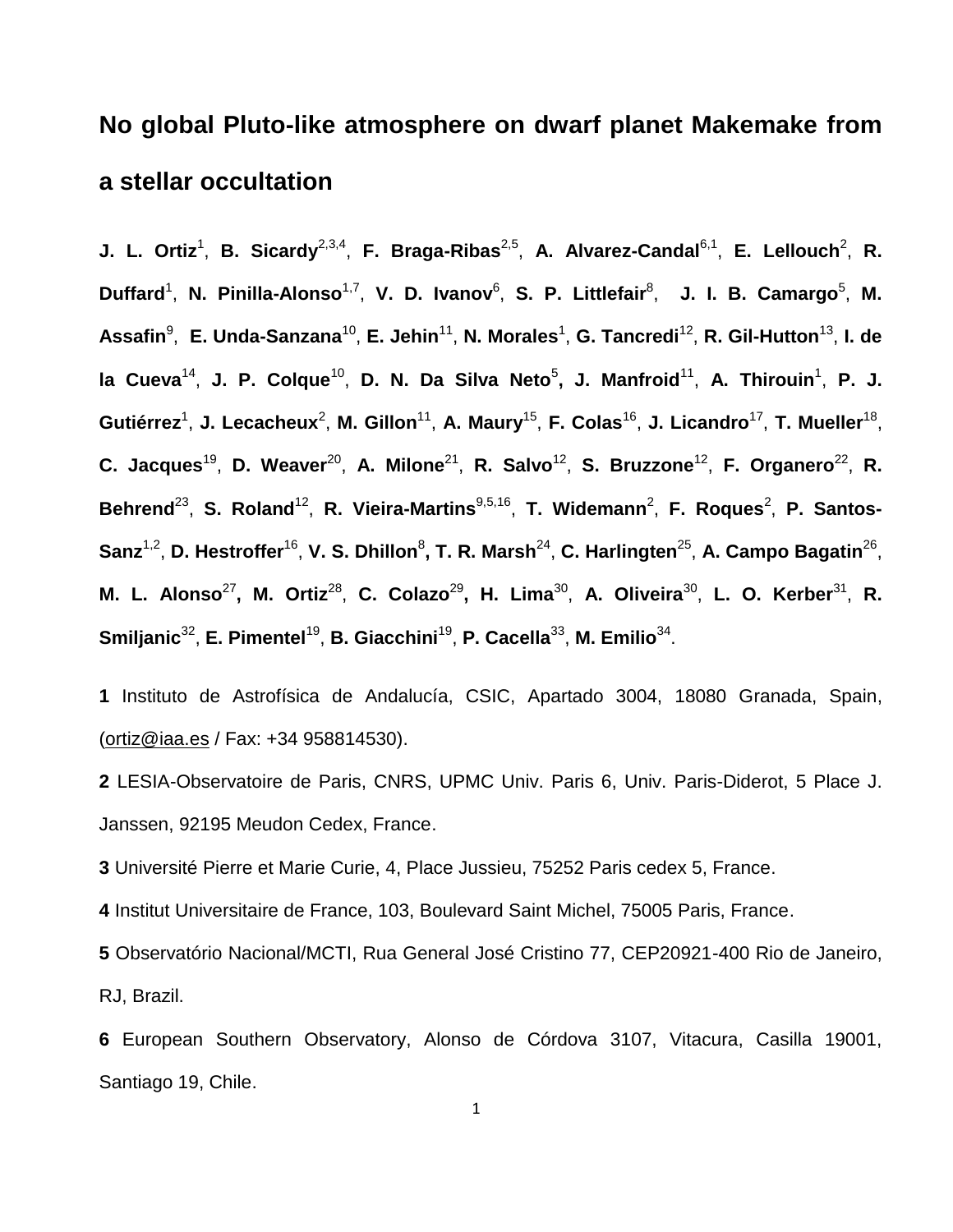SETI Institute. 189 Bernardo Ave., Mountain View, CA 94043. USA.

Dept. of Physics and Astronomy, University of Sheffield, Sheffield, S3 7RH, UK.

 Observatório do Valongo/UFRJ, Universidade Federal do Rio de Janeiro, Ladeira Pedro Antonio 43, CEP 20.080-090 Rio de Janeiro, RJ, Brazil.

 Unidad de Astronomía, Facultad de Ciencias Básicas, Universidad de Antofagasta, Avenida Angamos 601, Antofagasta, Chile.

 Institut d'Astrophysique de I'Université de Liège, Allée du 6 Août 17, B-4000 Liège, Belgium.

 Observatorio Astronómico Los Molinos DICYT-MEC Cno. de los Molinos 5769, 12400 Montevideo, Uruguay.

 Complejo Astronómico El Leoncito (CASLEO) and San Juan National University, Avenida España 1512 sur, J5402DSP, San Juan, Argentina.

Astroimagen, Abad y Sierra 58Bis, 07800 Ibiza, Spain.

San Pedro de Atacama Celestial Explorations, Casilla 21, San Pedro de Atacama, Chile.

 Observatoire de Paris, IMCCE, UPMC, CNRS, 77 Av. Denfert-Rochereau, 75014 Paris, France.

Instituto de Astrofísica de Canarias, Vía Láctea s/n 38250 La Laguna, Tenerife, Spain.

 Max-Planck-Institut für Extraterrestrische Physik, Giessenbachstraße, 85748 Garching, Germany.

 Observatório CEAMIG-REA, Rua Radialista Joao Sposito, 183, Belo Horizonte, Minas Gerais, CEP31545-120, Brazil.

 Observatório Astronômico Christus, Universidade de Fortaleza. Rua João Carvalho, 630, Aldeota, Fortaleza, Brazil.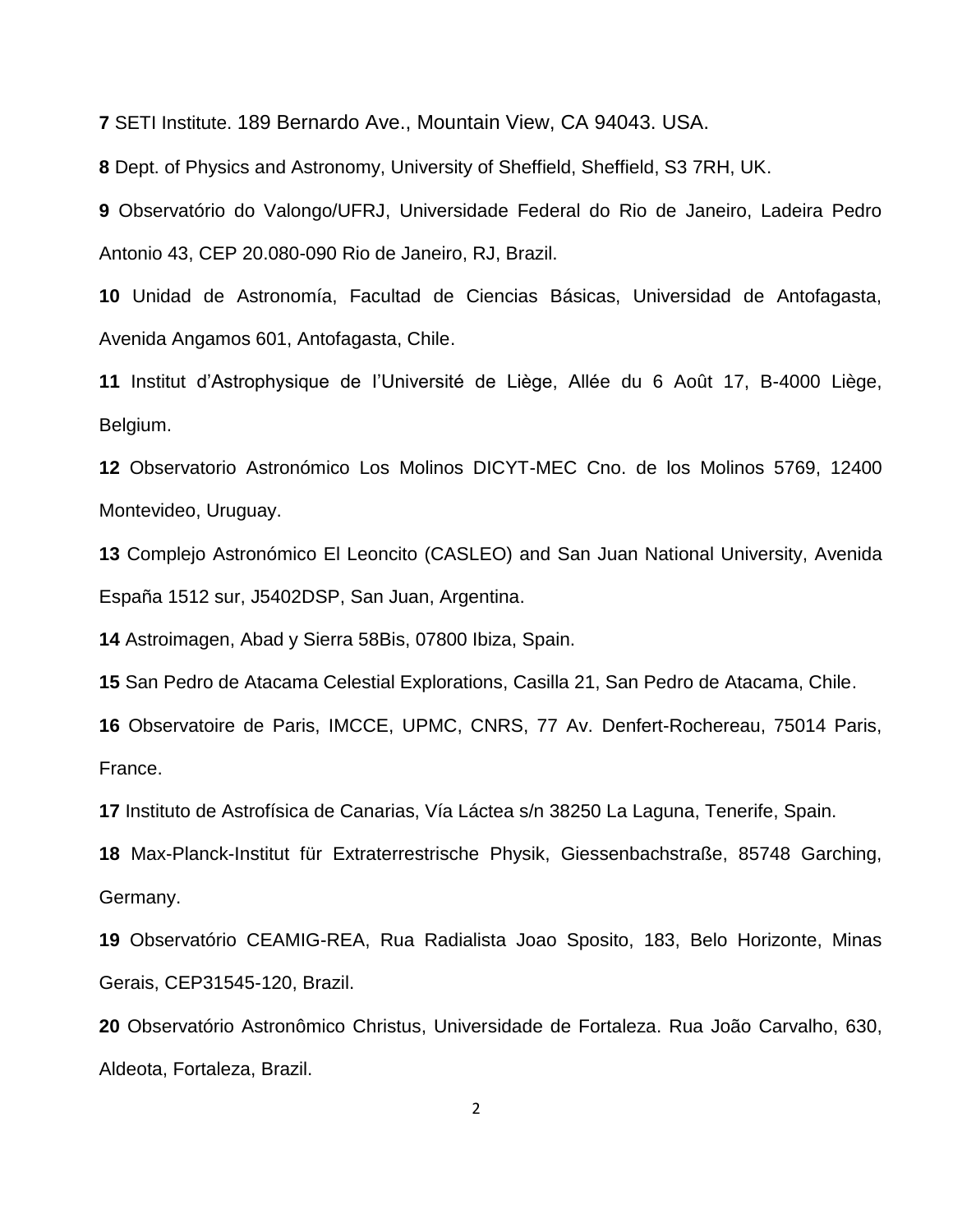Instituto Nacional de Pesquisas Espaciais, (INPE-MCT), Divisão de Astrofisica, Av. dos Astronautas, 1758, São José dos Campos-SP, 12227-010, Brazil.

Observatorio astronómico de La Hita, 45840 La Puebla de Almoradiel,Toledo, Spain.

Observatoire de Geneve, CH-1290 Sauverny, Switzerland.

Department of Physics, University of Warwick, Coventry, CV4 7AL, UK.

 Caisey Harlingten Observatory, The Grange, Scarrow Beck Road, Erpingham, Norfolk, NR11 7QX, UK.

 Departamento de Física, Ingeniería de Sistemas y teoría de la Señal and Instituto de Física Aplicada a las Ciencias y la Tecnología, Universidad de Alicante P.O. Box 99, 03080 Alicante, Spain.

Instituut voor Sterrenkunde, K. U. Leuven, Celestijnenlaan 200B, B-3001 Leuven, Belgium.

 Pontificia Universidad Católica de Chile Vicuna Mackenna 4860 7820436 Macul, Santiago, Chile.

Observatorio Astronomico el Gato Gris, S. Luis 145, Tanti, Córdoba, Argentina.

 IP&D, Universidade do Vale do Paraíba, Av. Shishima Hifumi, 2911, CEP 12244-000, São José dos Campos, SP, Brazil.

 Laboratório de Astrofísica Teórica e Observacional, Departamento de Ciências Exatas e Tecnológicas, Universidade Estadual de Santa Cruz, 45662-00 Rodovia Ilhéus-Itabuna, km 16, BA, Brazil.

 European Southern Observatory, Karl-Schwarzschild-Str. 2, 85748 Garching bei München, Germany.

Rede de Astronomia Observacional, Brasilia, SMPW Q25 CJ1-10B, 71745-501, Brazil.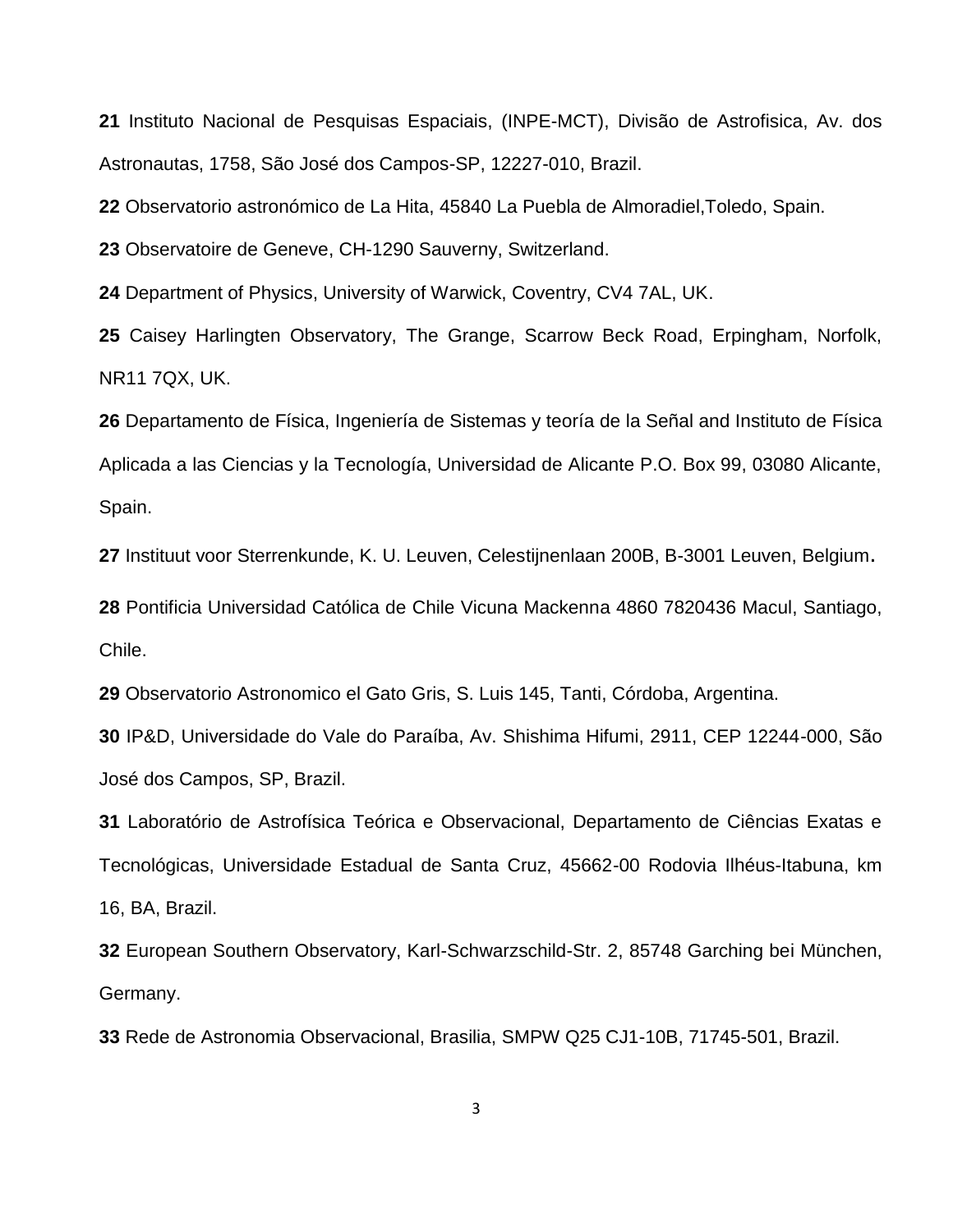**34** Universidade Estadual de Ponta Grossa, O.A. – DEGEO, Avenida Carlos Cavalcanti 4748, Ponta Grossa 84030-900, PR, Brazil.

**Pluto and Eris are icy dwarf planets with nearly identical accurately measured sizes, comparable densities, and similar surface compositions as revealed by spectroscopic studies1,2 . Their different albedos<sup>3</sup> and current distances from the Sun are likely reasons why Pluto possesses an atmosphere whereas Eris does not. Makemake is another icy dwarf planet with a similar spectrum to Eris and Pluto<sup>4</sup> and is currently at intermediate distance to the Sun between the two. Makemake's size and albedo were known approximately5,6 , there was no constraint on its density and there were expectations that it could have a Pluto-like atmosphere4,7,8 . Here we present results from a stellar occultation by Makemake on 2011 April 23rd . Our preferred solution that fits the occultation chords corresponds to a body with projected axes of 1,430±9 km (1σ) and**  1,502 $\pm$ 45 km implying a V-band geometric albedo  $p_y=0.77\pm0.03$ . This albedo is larger **than that of Pluto, but smaller than that of Eris. The star disappearances and reappearances were abrupt, showing that Makemake has no global Pluto-like atmosphere at an upper limit of 4 to 12 nbar (1σ) for the surface pressure. The possibility of a localized atmosphere is investigated, and viable scenarios are proposed. A density of 1.7±0.3 g cm-3 is implied by the data.**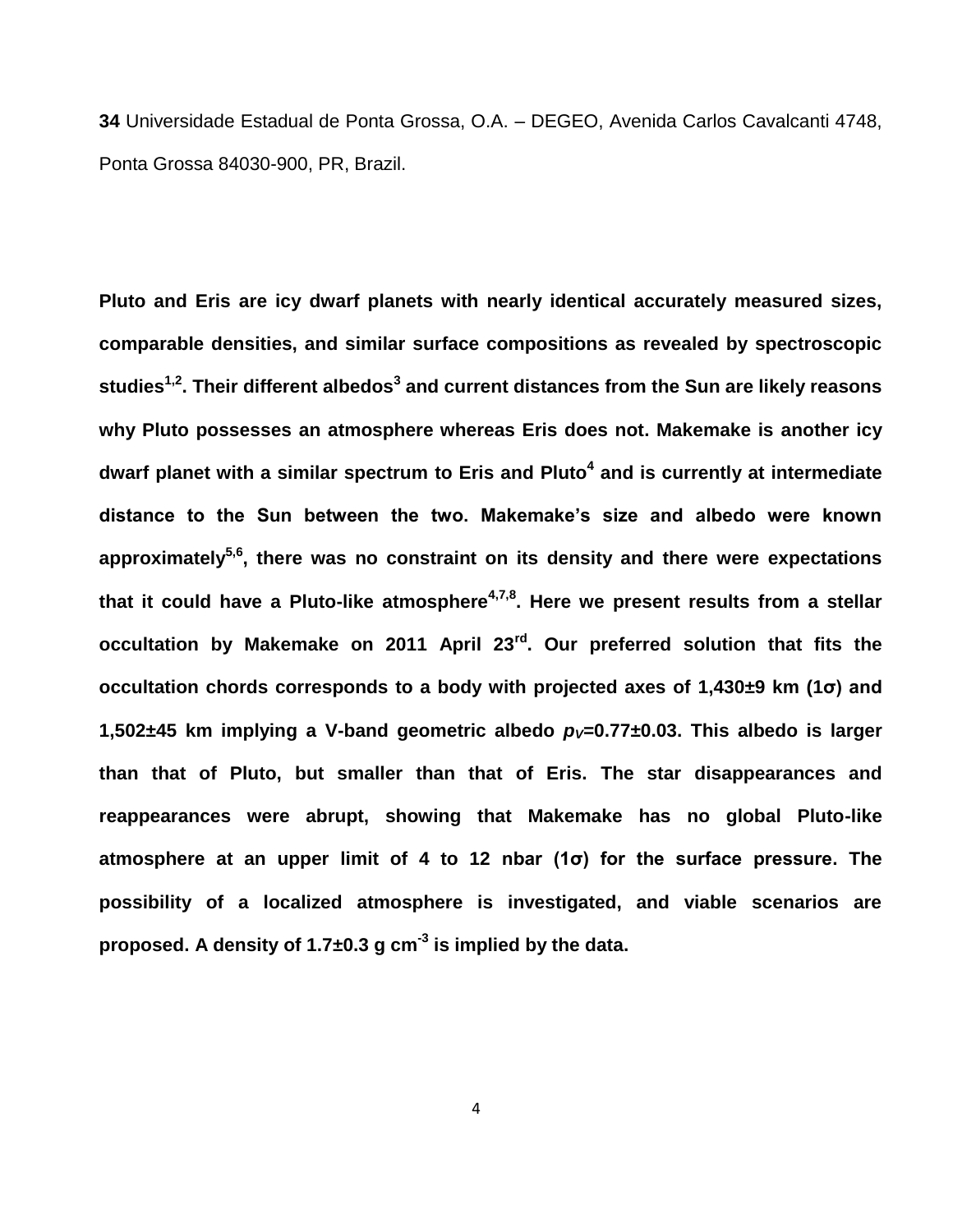Because stellar occultations allow detecting very tenuous atmospheres and can provide accurate sizes as well as albedos<sup>9,10,11,3,12</sup>, we embarked on a program to predict and observe occultations by (136472) Makemake, also known as 2005 FY<sub>9</sub>. The occultation of the faint star NOMAD 1181- 0235723 (with magnitude  $m<sub>R</sub>=18.22$ ) was predicted in 2010 by following similar methods to those recently used to predict occultations by several large bodies<sup>13</sup>, but refined as shown in Supplementary Information, section 1. We arranged a campaign involving 16 telescopes listed in supplementary table S1. The occultation was successfully recorded from 7 telescopes, listed in table 1, at 5 sites. From the images obtained, photometric measurements as a function of time (light curves) were obtained for each instrument.

The light curves of the occultation are shown in Fig. 1. Fitting synthetic square-well models to the light curves yielded the disappearance and reappearance times of the star shown in table 1. These times provided chords in the plane of the sky, one chord per site (see Supplementary Information, section 3). Because there were no secondary occultations we can reject the existence of a satellite larger than ~200 km in diameter in the areas sampled by the chords. This comes from the analyses of the light curves, taking account the cycle time between the images and the dispersion of the data. The result is consistent with a deep image survey that did not find any satellites<sup>16</sup>. The chords can be fit with two shape models (Fig. 2). Our preferred shape that is compatible with our own and other observations (see Supplementary Information, section 8) corresponds to an elliptical object with projected axes 1,430±9 km and 1,502±45 km. By combining this result with visible photometry at various phase angles<sup>17</sup>, it turns out that Makemake has a V-band geometric albedo of  $p_{\vee}=$ 0.77±0.03 (see Supplementary Information, section 4). This considerably high albedo compared to that of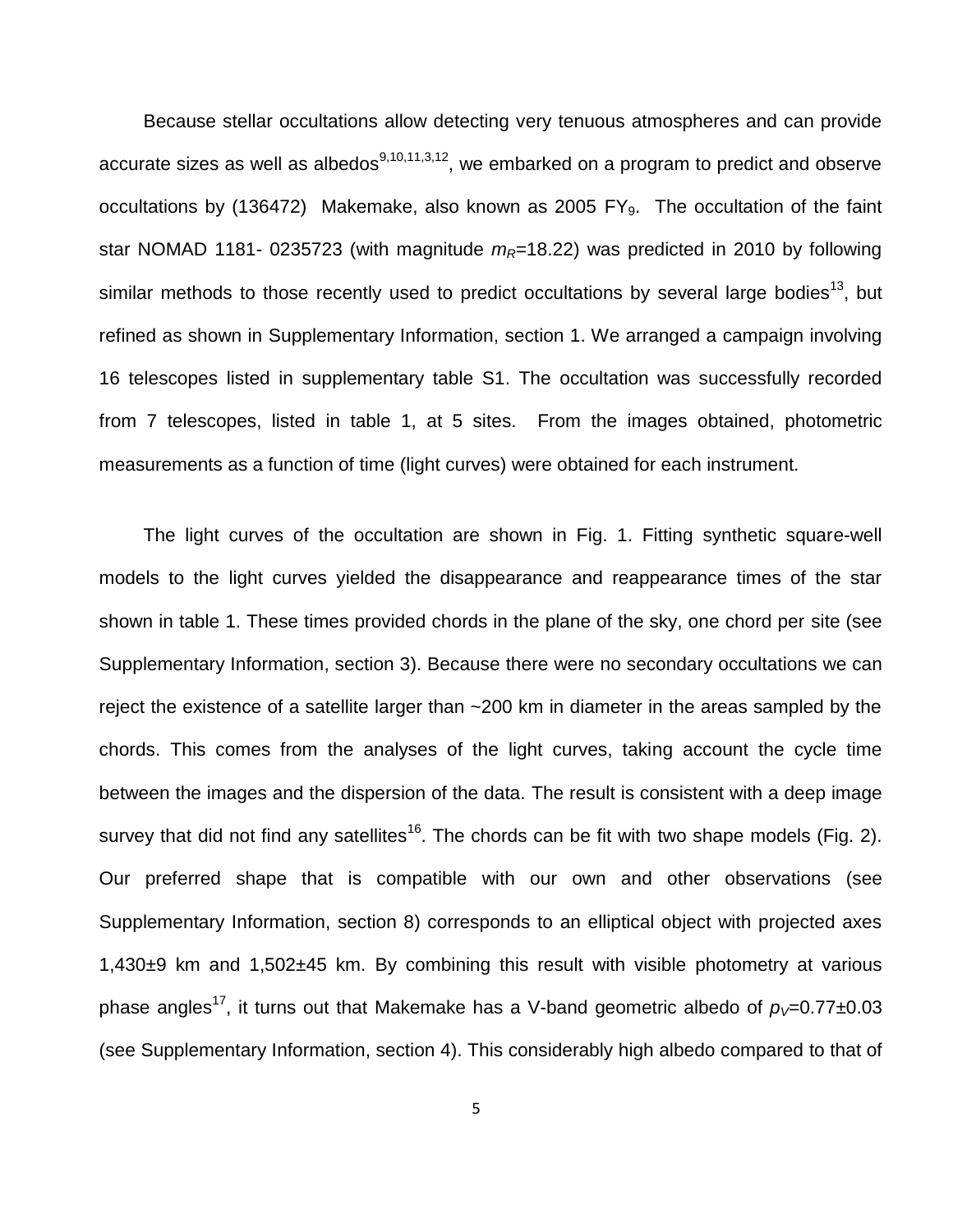the Trans-Neptunian Objects (TNOs) population<sup>5</sup> is larger than that of Pluto (p<sub>V</sub>=0.52)<sup>18</sup> but smaller than that of Eris (p<sub>V</sub>=0.96)<sup>3</sup>.

Because the object is large enough to be in hydrostatic equilibrium one can use the figures of equilibrium formalism as done for Haumea<sup>19</sup> to analyze the shape of a body that rotates at Makemake's period of 7.77 hours<sup>20,21</sup>. The object could only be a tri-axial Jacobi ellipsoid for densities in the range 0.66 to 0.86 g cm<sup>-3</sup> (e.g. ref. 22). Such low densities are unrealistic for a body as large as Makemake (see Fig. S7 of Supplementary Information). Thus, Makemake must be an oblate Maclaurin spheroid for plausible densities between 1.4 and 2.0 g cm<sup>-3</sup> (see discussion in Supplementary Information, section 8).

Thermal measurements indicate that Makemake must have two terrains with very different albedos<sup>5,6,23</sup>, and a diameter of 1,420 $\pm$ 60 km (ref. 6) if assumed to be spherical. This value is in agreement with, but considerably less precise than the 1,430±9 km value determined here under the assumption of spherical shape. One of the terrains in the thermal models must be very dark to explain Makemake's thermal output at 24 µm (ref. 6), which requires a warm terrain on the order of ~50 K (see Supplementary Information, section 5). The two terrains and the low rotational variability of Makemake<sup>20,21,24</sup> can be reconciled if the object is rotating nearly pole-on or if the dark terrain is spread uniformly in longitude (a banded configuration) or a combination of both.

Makemake is, a priori, a good candidate to have a fully developed atmosphere<sup>4,7,8</sup>. Its albedo and distance from the Sun lie between those of Pluto (which has a global atmosphere), and Eris (which does not, at least presently). Makemake may also have a similar surface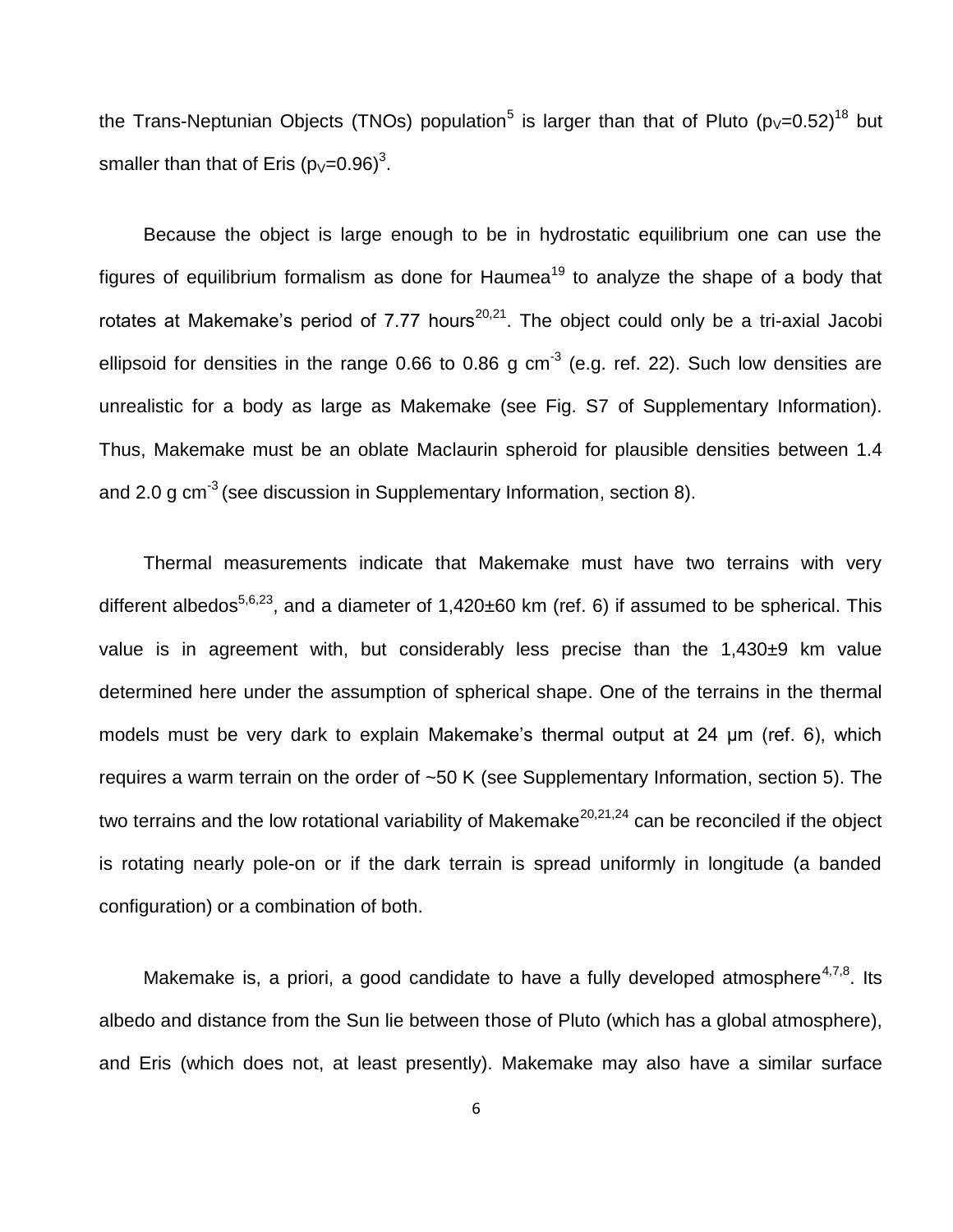composition to Pluto and Eris based on spectroscopic observations<sup>4</sup>. At the warm  $\sim$  50 K temperatures expected from the two-terrain thermal models, methane vapour pressure is a few µbar while nitrogen vapour pressure is around 2 orders of magnitude higher (as illustrated in Fig. 32 of a recent work on vapor pressures $^{25}$ ).

However, from our occultation light curves a global Pluto-like atmosphere is ruled out because the ingress and egress profiles are abrupt (Fig. 1). To get an upper limit on a global atmosphere, one can model its effect on the occultation profiles and compare with the observations. The profiles from the NTT telescope imply an upper limit to the surface pressure of a putative methane atmosphere of only 4 to 12 nbar at a 1σ confidence level and 20 to 100 nbar at the 3σ level (see Fig. 3 and Supplementary Information, section 6, for a description of the models, which also consider nitrogen).

To explain the lack of a global atmosphere a possibility is that Makemake might have little or no  $N_2$  ice, because  $N_2$  vapour pressure is well above the ubar level even at the cooler terrain. From an update of the results of the models on retention of volatiles<sup>8</sup> considering new empirical determinations of the vapor pressures of  $N_2$  and CH<sub>4</sub> (ref. 25), Makemake would not have retained  $N_2$  if it were smaller than 1,370 km, which we rule out. A density of 1.7 g cm<sup>-3</sup>, smaller than the adopted nominal 1.8 g cm<sup>-3</sup> value<sup>8</sup>, would result in complete N<sub>2</sub> loss for a body with a 1,430 km diameter. Under this view Makemake would have a density smaller than 1.7 g cm<sup>-3</sup>. Considering now that CH<sub>4</sub> is abundant on the surface of Makemake, again from the volatile retention arguments, its density would be greater than 1.4 g  $cm^{-3}$ . Other constraints on the density based on the observed shape and the figures of equilibrium are discussed in section 8 of the Supplementary Information. Another possibility to explain the lack of a global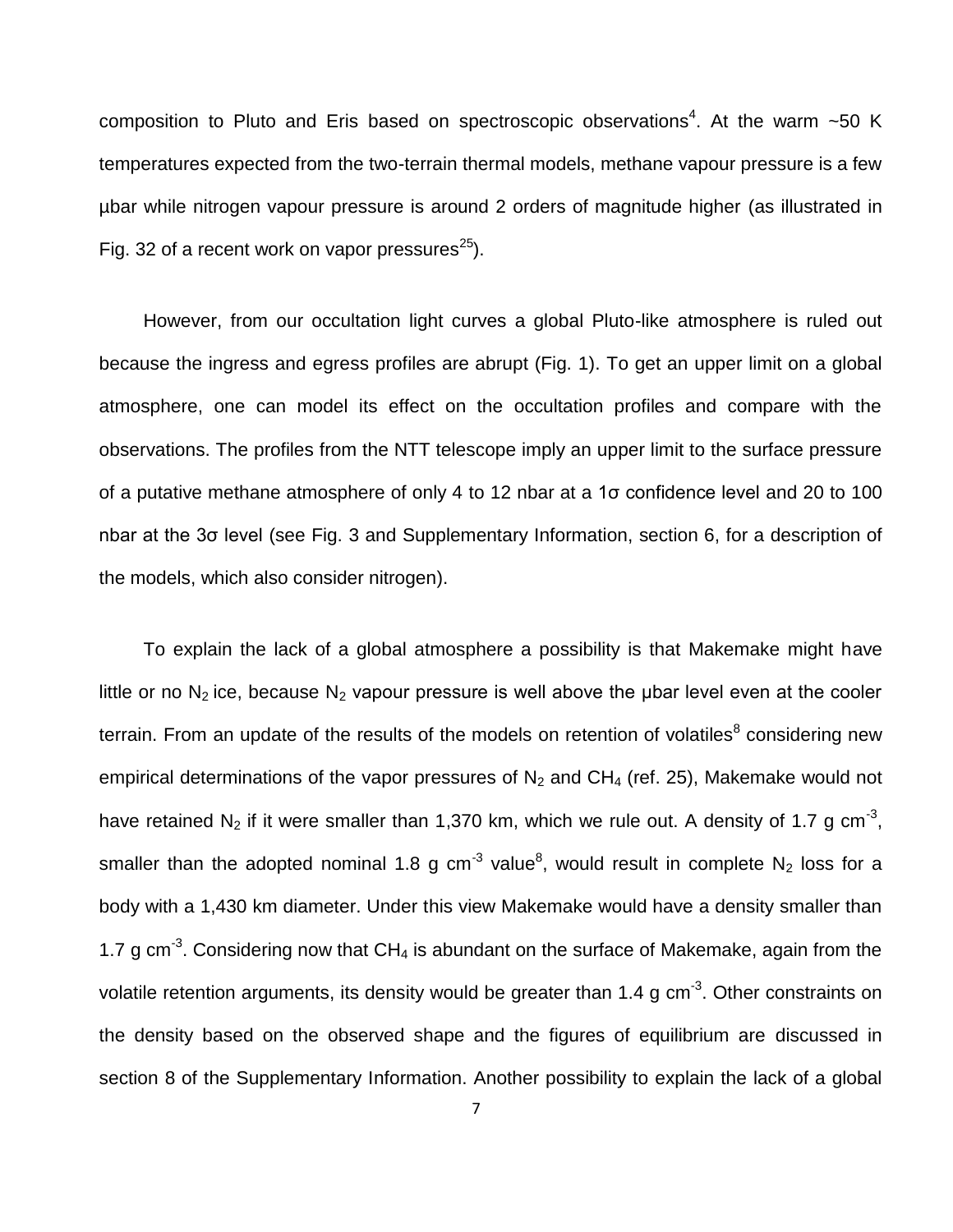atmosphere is a nearly pole-on orientation. From a theoretical study<sup>7</sup>, TNOs with high obliquity are less likely to have globally distributed atmospheres.

The remarkably high albedo of Eris ( $p<sub>v</sub>=0.96$ ) is thought to be a result of a collapsed atmosphere which coated Eris with bright fresh ices<sup>3,26</sup>. A fully condensed atmosphere on Makemake might have resulted in a similar albedo to that of Eris, which is not the case. If Makemake had a local, not global atmosphere, some parts of the surface could be fully covered with fresh ice from the collapsed part of the atmosphere and be very bright whereas others could not. The overall albedo of Makemake could thus be smaller than that of Eris, but larger than that of Pluto. A local atmosphere can also provide a reason for the two terrain models needed to explain Makemake's thermal data.

Local atmospheres on TNOs are theoretically plausible<sup>7</sup>. They can be locally confined to a subsolar region or a band at the subsolar latitude. One should note that a small drop of only 10 K in surface temperature implies a decrease of three orders of magnitude in the vapour pressure of  $CH_4$  and  $N_2$  at low temperatures.

We can investigate whether the presence of a local atmosphere is consistent with our data. The bottom of the occultation light curves should be flat in an airless body. Flashes in occultations are known to be caused by the focusing effect of an atmosphere when the observer passes near the centre of the shadow<sup>27</sup>. Thus, the noise level of the light curves at their bottoms can put limits on the local atmosphere that can extend to the limbs. Modelling of central flashes for plausible local atmospheres shows that an atmosphere with surface pressure of the order of several μbar can exist and still be consistent with the data, provided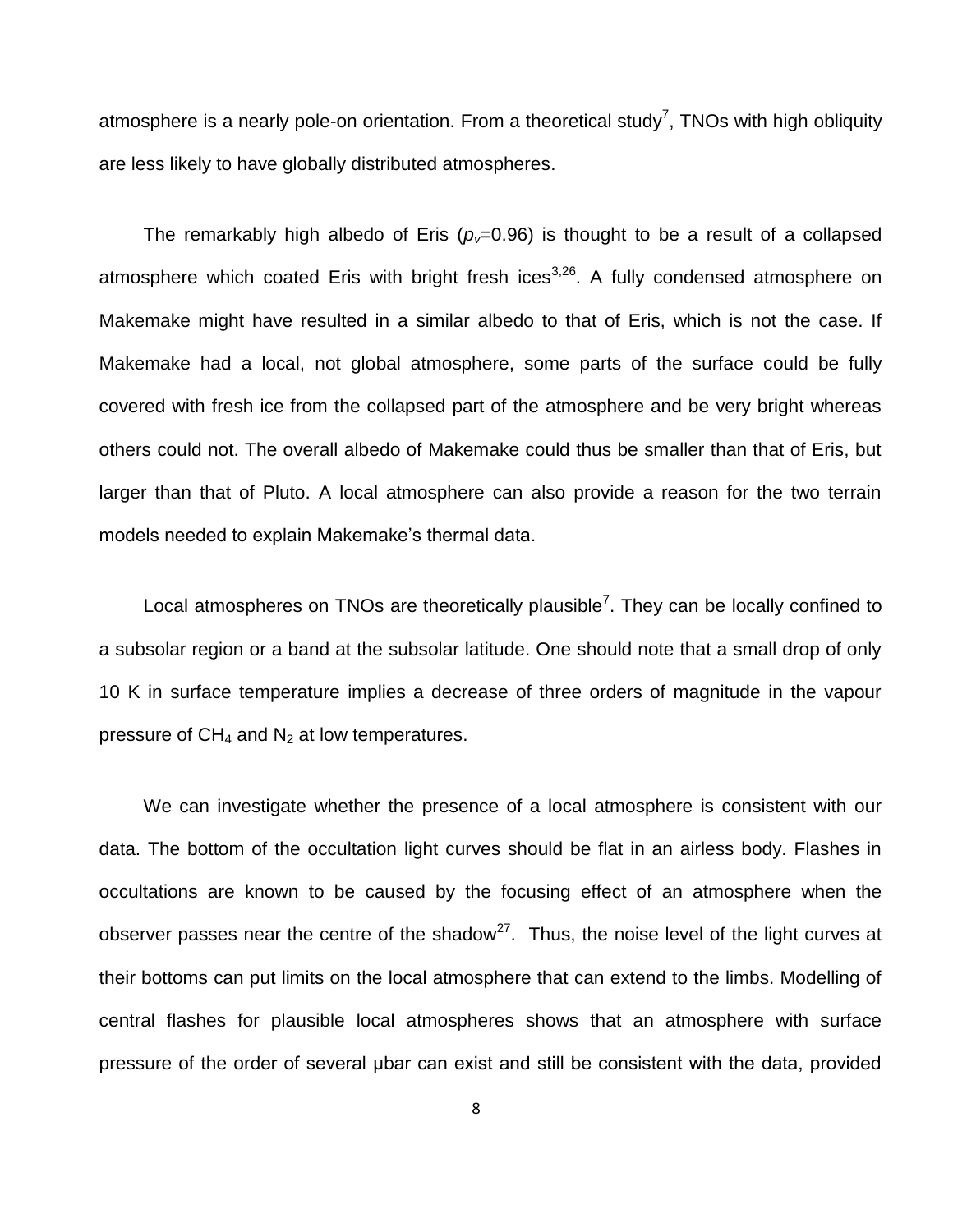that the atmosphere is confined to specific parts of the limb (see Supplementary Information, section 7).

From the information gathered on Pluto, Eris and now Makemake using stellar occultations, we hypothesize that the albedos and other surface properties of the largest TNOs are determined by sublimation and condensation processes. In our picture the largest albedos would result from fully condensed atmospheres (collapsed onto the surface), whereas medium albedo objects would have local atmospheres and the lower albedo objects would have global atmospheres from sublimation of the volatiles. Future studies will shed light on this possibility and whether sublimation is fully solar driven or is also driven by other mechanisms. The airborne SOFIA observatory in combination with large aperture telescopes on the ground can be an excellent tool for this kind of studies.

#### **REFERENCES**

- **1.** Licandro, J. *et al.* Visible spectroscopy of 2003 UB $_{313}$ : evidence for N<sub>2</sub> ice on the surface of the largest TNO? Astron. Astrophys. 458, L5-L8 (2006)
- **2.** Tegler, S. C. *et al.* Ice Mineralogy across and into the Surfaces of Pluto, Triton, and Eris. Astrophys. J. 751, A. id. 76 (2012)
- **3.** Sicardy, B. *et al.* A Pluto-like radius and a high albedo for the dwarf planet Eris from an occultation. Nature 478, 493-496 (2011)
- **4.** Licandro, J. et al. The methane ice rich surface of large TNO 2005 FY<sub>9</sub>: a Pluto-twin in the trans-Neptunian belt? Astron. Astrophys. 445, L35-L38 (2006)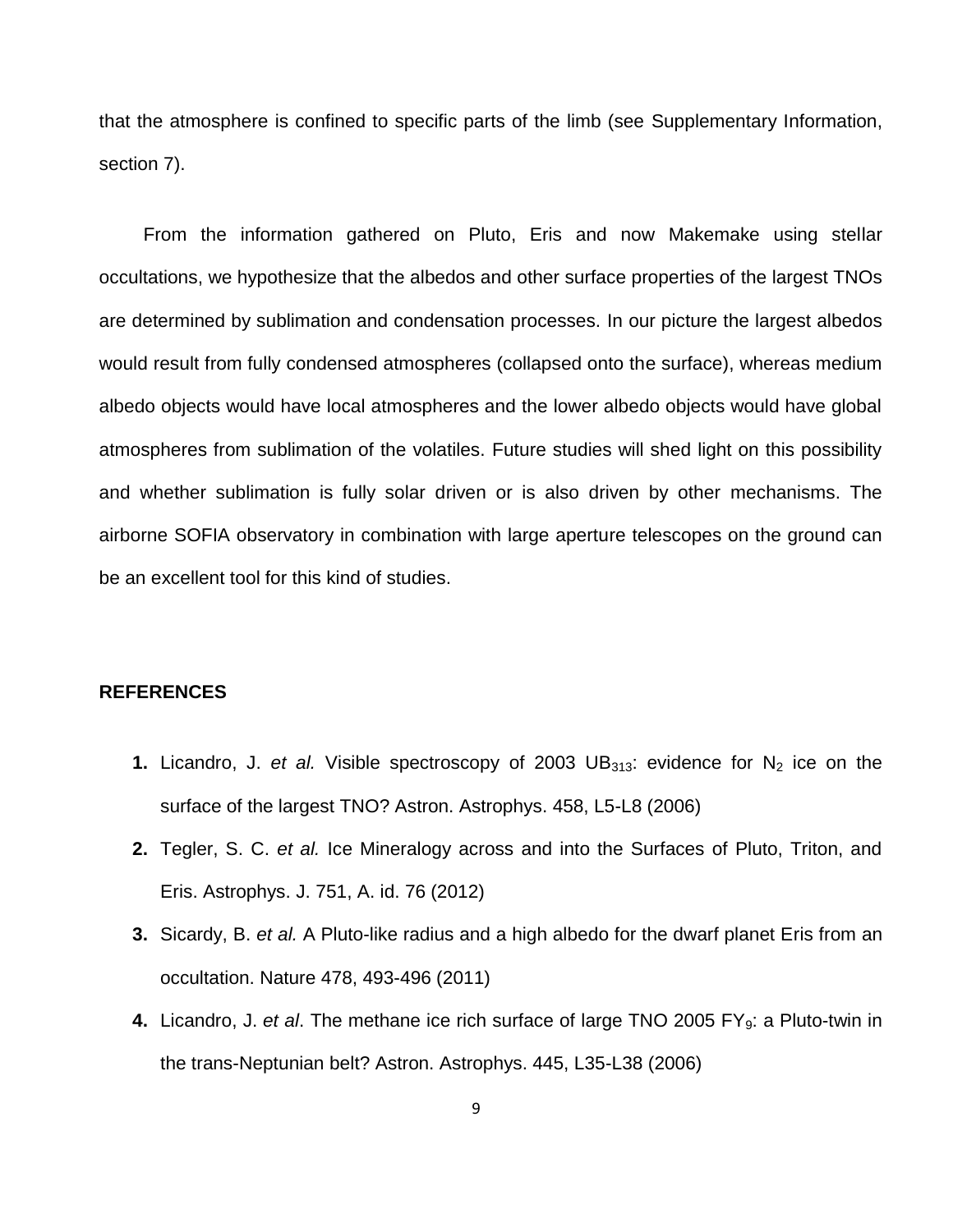- **5.** Stansberry, J. A. *et al.* Physical properties of Kuiper belt and centaur objects: constraints from the Spitzer Space Telescope in *The Solar System beyond Neptune.* 592, 161-179 (Tucson:University of Arizona Press, 2008)
- **6.** Lim, T. *et al.,* "TNOs are Cool": A survey of the trans-Neptunian region. III. Thermophysical properties of (90482) Orcus and (136472) Makemake. Astron. Astrophys. 518, id. L148 (2010)
- **7.** Stern, S. A. & Trafton, L. M. On the atmospheres of objects in the Kuiper Belt in *The Solar System beyond Neptune* 592, 365-380, (Tucson:University of Arizona Press, 2008)
- **8.** Schaller, E. L. & Brown, M. E. Volatile Loss and Retention on Kuiper Belt Objects. Astron. J. 659, L61-64 (2007)
- **9.** Hubbard, W. B., Hunten, D. M., Dieters, S. W., Hill, K. M., & Watson, R. D. Occultation evidence for an atmosphere on Pluto. Nature 336, 452-454 (1988)
- **10.** Young E. F. *et al.* Vertical Structure in Pluto's Atmosphere from the 2006 June 12 Stellar Occultation. Astron. J. 136, 1757-1769 (2008)
- **11.** Sicardy, B. *et al.* Charon's size and an upper limit on its atmosphere from a stellar occultation. Nature 439, 52-54 (2006)
- **12.** Elliot, J. L. *et al.* Size and albedo of Kuiper belt object 55636 from a stellar occultation. Nature 465, 897-900 (2010)
- **13.** Assafin, M. *et al.* Candidate stellar occultations by large trans-Neptunian objects up to 2015. Astron. Astrophys. 541, id. A142 (2012)
- **14.** Moorwood, A. *et al.* ISAAC at the VLT. The Messenger 95, 1-5 (1999)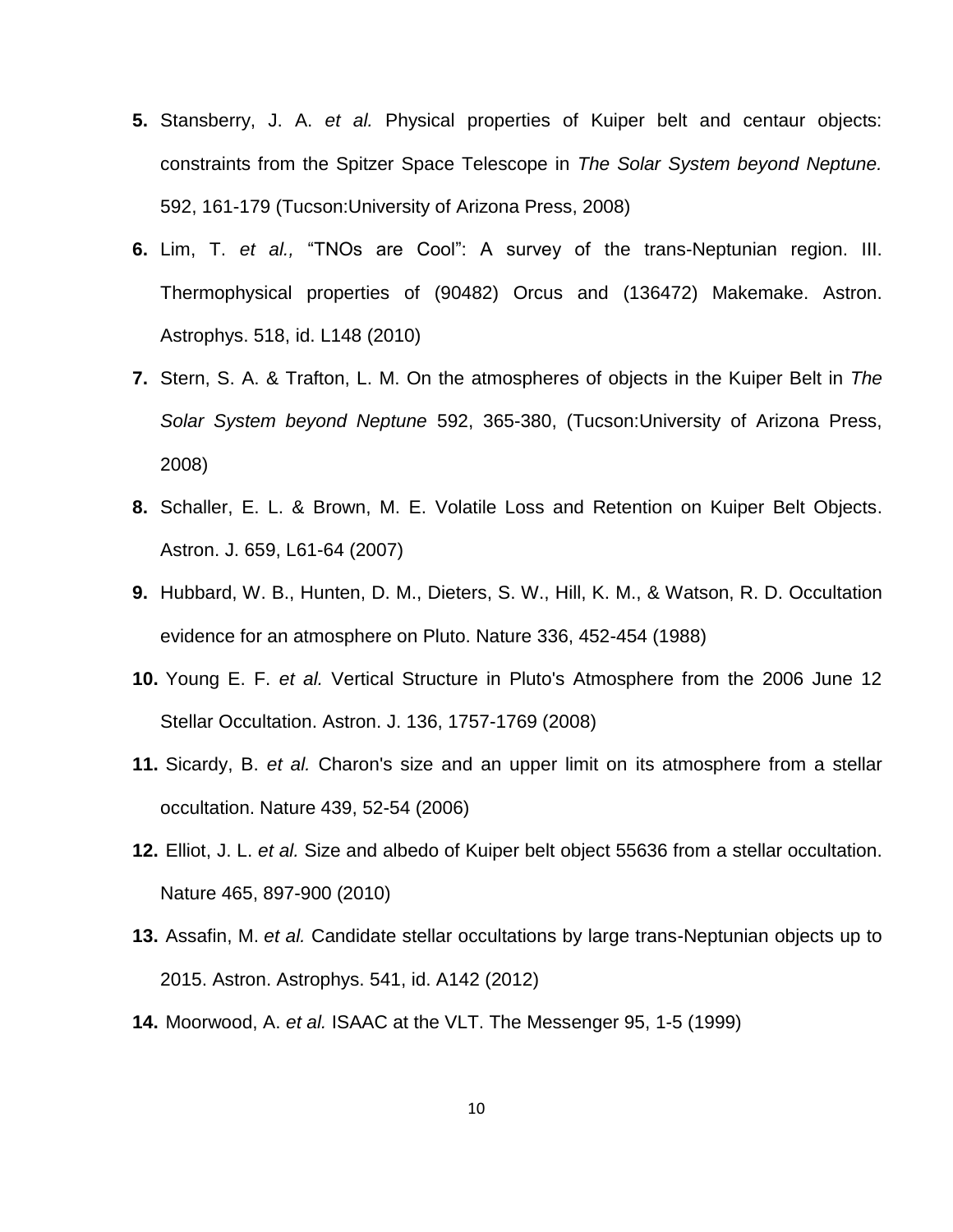- **15.** Stetson, P. B. DAOPHOT A computer program for crowded-field stellar photometry. Publ. Astron. Soc. Pac. 99, 191-222 (1987)
- **16.** Brown M. E. *et al.* Satellites of the Largest Kuiper Belt Objects. Astrophys. J. 639, L43- L46 (2006)
- **17.** Rabinowitz, D. L., Schaefer, B. E. & Tourtellotte, S. W. The Diverse Solar Phase Curves of Distant Icy Bodies. I. Photometric Observations of 18 Trans-Neptunian Objects, 7 Centaurs, and Nereid. Astron. J. 133, 26-43 (2007)
- **18.** Buratti, B. *et al.* Photometry of pluto in the last decade and before: evidence for volatile transport? Icarus 162, 171-182 (2003)
- **19.** Rabinowitz, D. *et al.* Photometric Observations Constraining the Size, Shape, and Albedo of 2003 EL61, a Rapidly Rotating, Pluto-sized Object in the Kuiper Belt. Astrophys. J. 639, 1238-1251 (2006)
- **20.** Heinze, A. N. & de Lahunta, D. The rotation period and light-curve amplitude of Kuiper belt dwarf planet 136472 Makemake (2005 FY<sub>9</sub>). Astron. J. 138, 428-438 (2009).
- **21.** Thirouin, A. *et al.* Short-term variability of a sample of 29 trans-Neptunian objects and Centaurs. Astron. Astrophys. 522, id. A93 (2010)
- **22.** Tancredi, G, & Favre, S. Which are the dwarfs in the Solar System? Icarus 195, 851- 862 (2008)
- **23.** Müller, T. *et al.* Makemake: A truly exotic TNO! Paper presented at the EPSC-DPS Joint Meeting, Nantes, France, 1416-1416 (2011)
- 24. Ortiz, J. *et al.* Short-term rotational variability in the large TNO 2005 FY<sub>9</sub>. Astron. Astrophys. 468, L13-L16 (2007)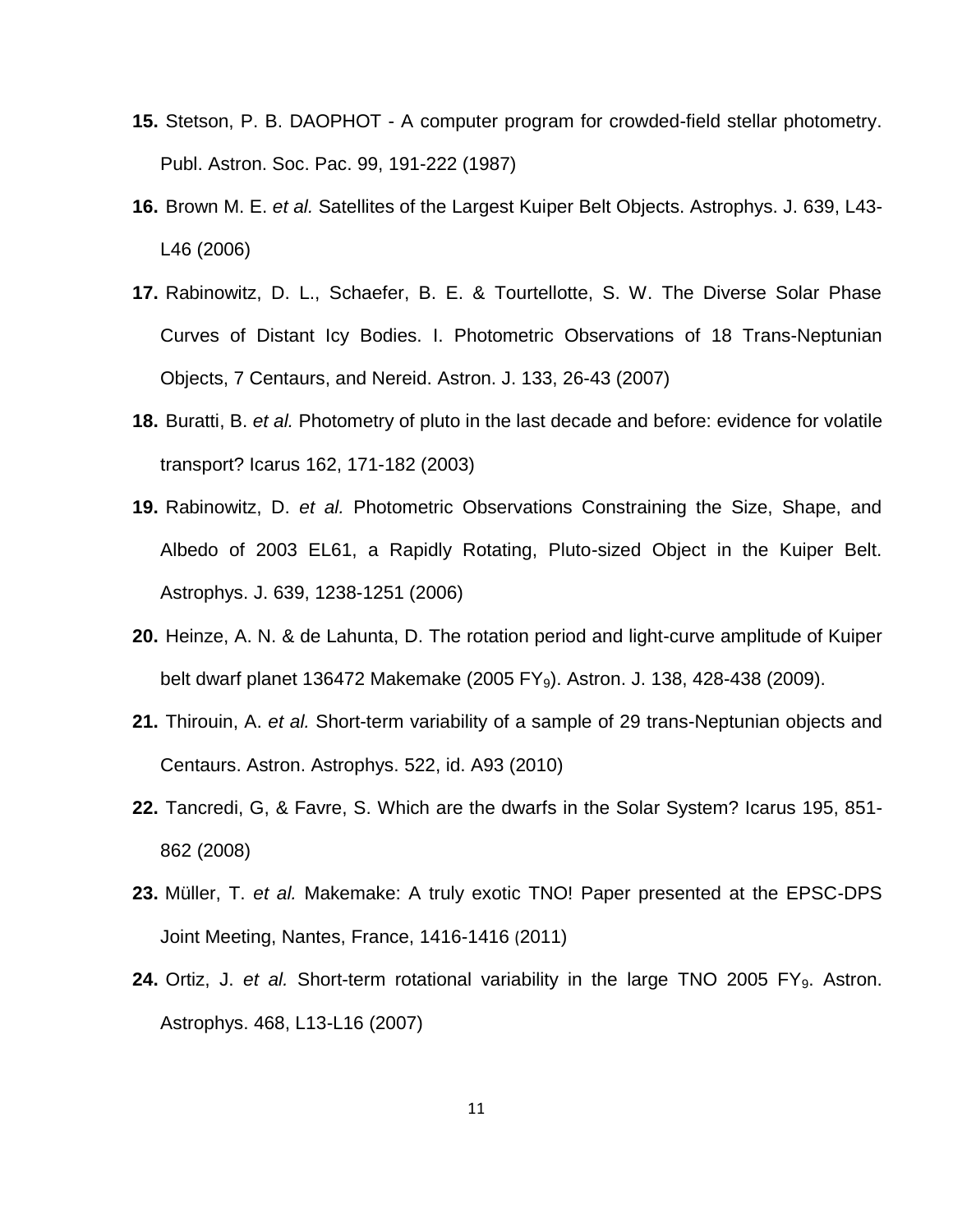- **25.** Fray, N. & Schmitt, B. Sublimation of ices of astrophysical interest: a bibliographic review. Planet. Space Sci. 57, 2053-2080 (2009)
- **26.** Alvarez-Candal, A. *et al.* The spectrum of (136199) Eris between 350 and 2350 nm: results with X-Shooter. Astron. Astrophys. 532, id. A130 (2011)
- **27.** Elliot, J. L. *et al.*, Occultation of Epsilon Geminorum by Mars. II The structure and extinction of the Martian upper atmosphere. Astrophys. J. 217, 661-679 (1977)

# **SUPPLEMENTARY INFORMATION is linked to the online version of the paper at [www.nature.com/nature](http://www.nature.com/nature)**

## **ACKNOWLEDGEMENTS**

These results were partially based on observations made with ESO Telescopes at the La Silla and Paranal Observatories under program 287C-5013. JLO acknowledges funding from Spanish and Andalusian grants as well as FEDER funds. BS acknowledges support from the French ANR grant "Beyond Neptune" and from the Institut Universitaire de France. EU acknowledges the support from Gemini-CONICYT funds, and from UCN-VRIDT. TRAPPIST is a project funded by the Belgian Fund for Scientific Research (FRS-FNRS) with the participation of the Swiss National Science Fundation (SNF). J.I.B.C. acknowledges grants by CNPq, and FAPERJ. PS-S acknowledges financial support by the Centre National de la Recherche Scientifique (CNRS). RGH acknowledges partial financial support by CONICET. FBR acknowledges support of CDFB/CAPES. AAC acknowledges support from the Marie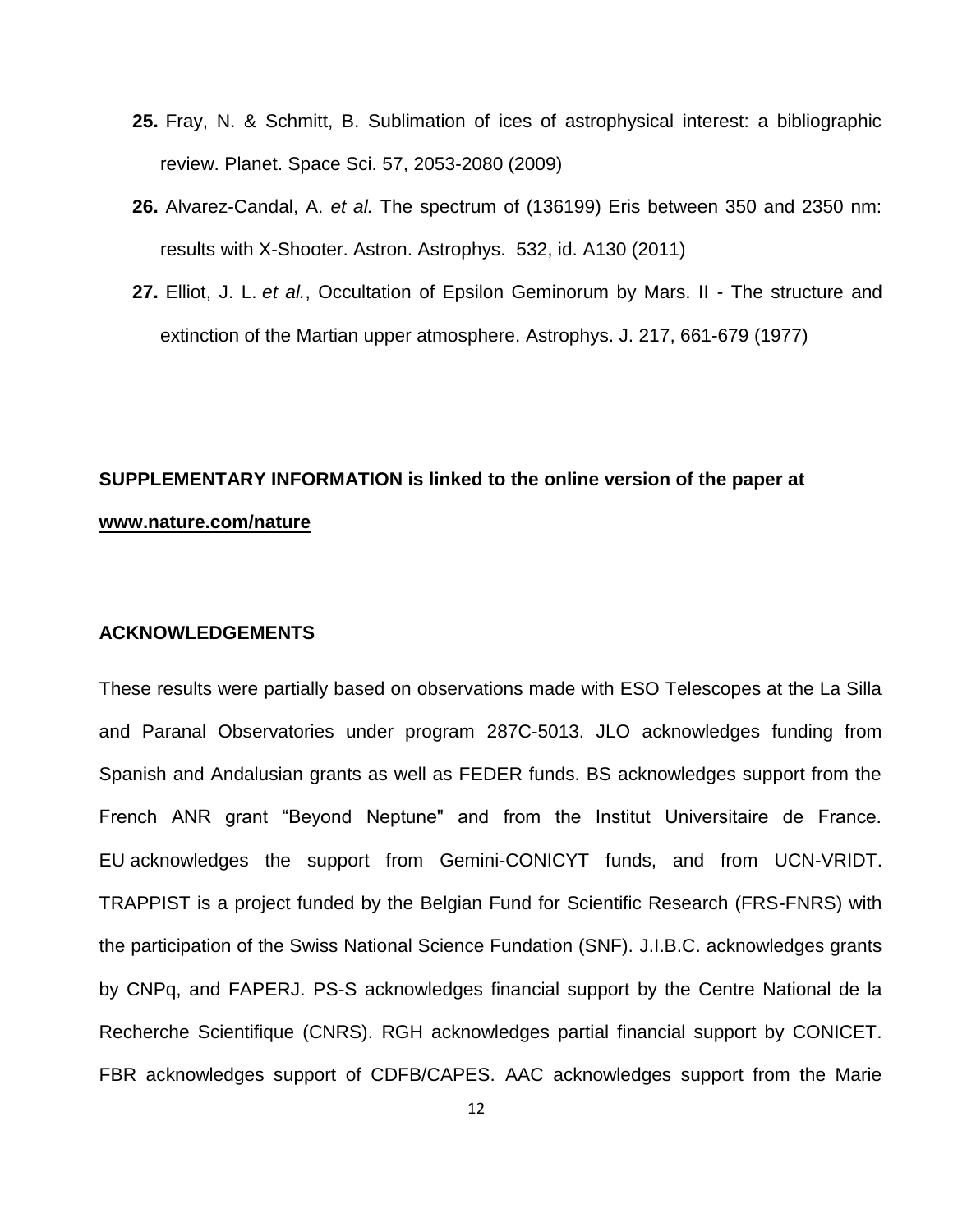Curie Actions of the European Commission (FP7-COFUND). SPL, VSD and TRM acknowledge funding for ULTRACAM from the UK's STFC. RD acknowledges support from MINECO through an RyC contract.

### **AUTHOR CONTRIBUTIONS**

J.L.O. helped plan the campaign, analysed data for the prediction, made the prediction, participated in the observations, obtained and analysed data, interpreted the data and wrote part of the paper. B.S. helped plan the campaign, participated in the observations, analysed data, interpreted data, wrote and ran the diffraction and ray-tracing codes, and wrote part of the paper. F.B.-R., and A.A.-C. helped plan the campaign, participated in the observations, analysed and interpreted data. E.L. analysed the implications of the results for Makemake's thermal model and putative atmospheric structure, and wrote part of the paper. R.D. and V.D.I. helped planning the observations and analysed data. J.I.B.C., S.P.L., E.U.-S. J.P.C. E.J., J.M. participated in the observations and analysed data. M.A., F.B.-R., J.I.B.C., R.V.M., D.N.d.S.N. and R.B. discovered the star candidate and analysed data. P. G. and T. M. made thermal models and participated in the interpretation. All other authors participated in the planning of the campaign and/or the observations and/or the interpretations. All authors were given the opportunity to review the results and comment on the manuscript.

#### **AUTHOR INFORMATION**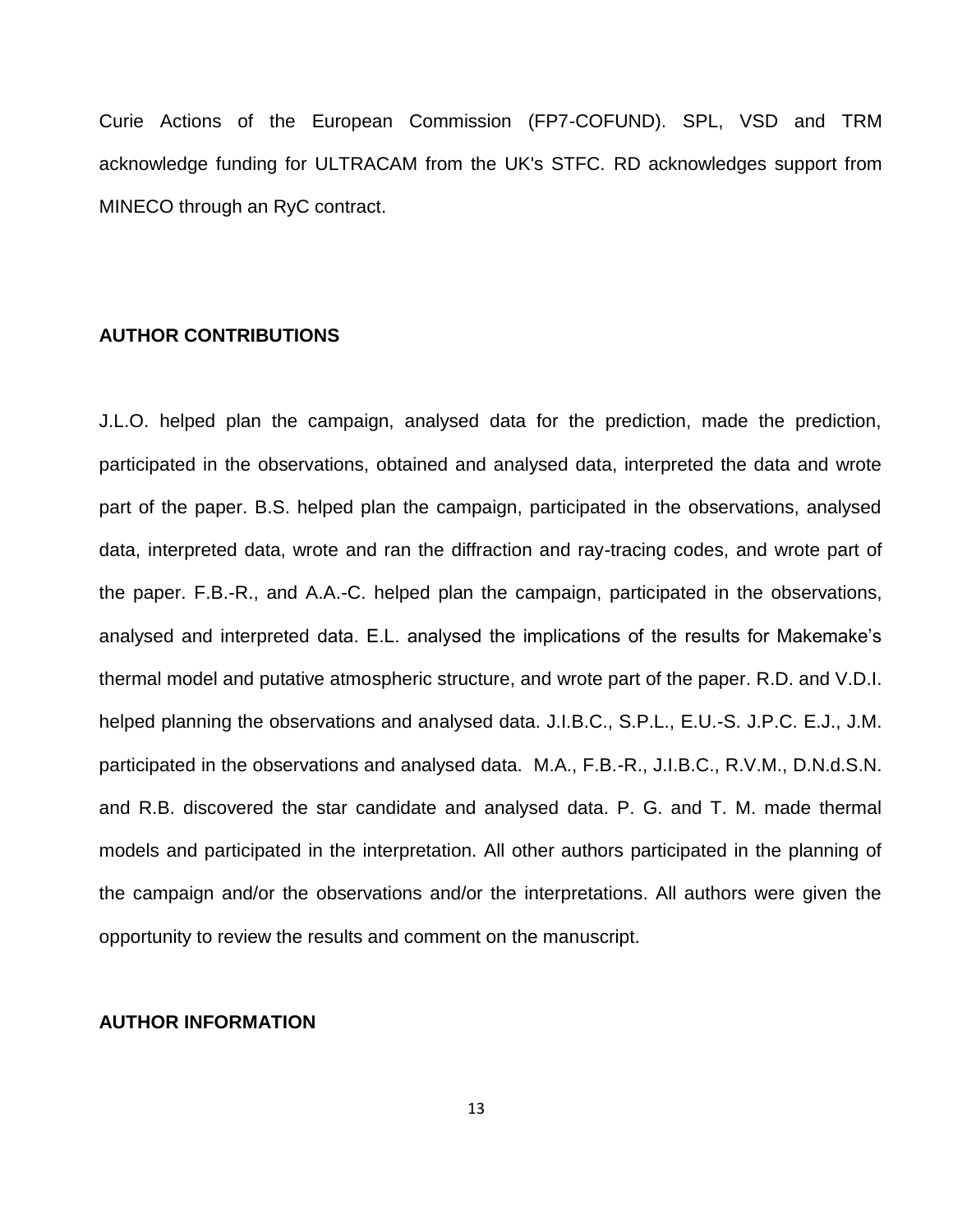The authors declare no competing financial interests.

Correspondence and requests for materials should be addressed to JLO (ortiz@iaa.es).

Table 1. Details of the successful observations on 2011 April 23. Image sequences were obtained with all the telescopes at different image rates and with different dead times as shown in the table. All the observations were carried out in the visible, except for the Paranal light curve, which was obtained with ISAAC, a near Infrared instrument<sup>14</sup>. The sequences were started typically 20 minutes prior to the nominal occultation time, and finished around 20 minutes later. The images were bias subtracted and flat-field corrected using calibration frames taken before or after the occultation. From the image sequences, fluxes of the combined light source formed by Makemake and the blended star were obtained. The fluxes were obtained by means of synthetic circular aperture photometry techniques. Also, the fluxes of other stars in the field of view were extracted. We used the DAOPHOT package<sup>15</sup> to extract them. The fluxes as a function of time constitute what we call light curves. These were divided by the fluxes of other stars to compensate for transparency fluctuations in the terrestrial atmosphere. The resulting light curves were divided by the average value of the un-occulted part of the light curve to obtain a normalized flux. The uncertainties in the fluxes were obtained from the standard deviation of the data outside the occultation drop. The computers that controlled the cameras were all periodically synchronized with UTC time servers, except for ULTRACAM at the 3.5m NTT telescope, whose timing was directly synchronized by means of a GPS that provided a time accuracy better than 1 ms. We tested the accuracy of the timing of the internet-synchronized computers by checking the error logs. The maximum deviations of the computer clocks were all below 10 ms. Thus we adopt this value as a conservative estimate of the error in the times of the images.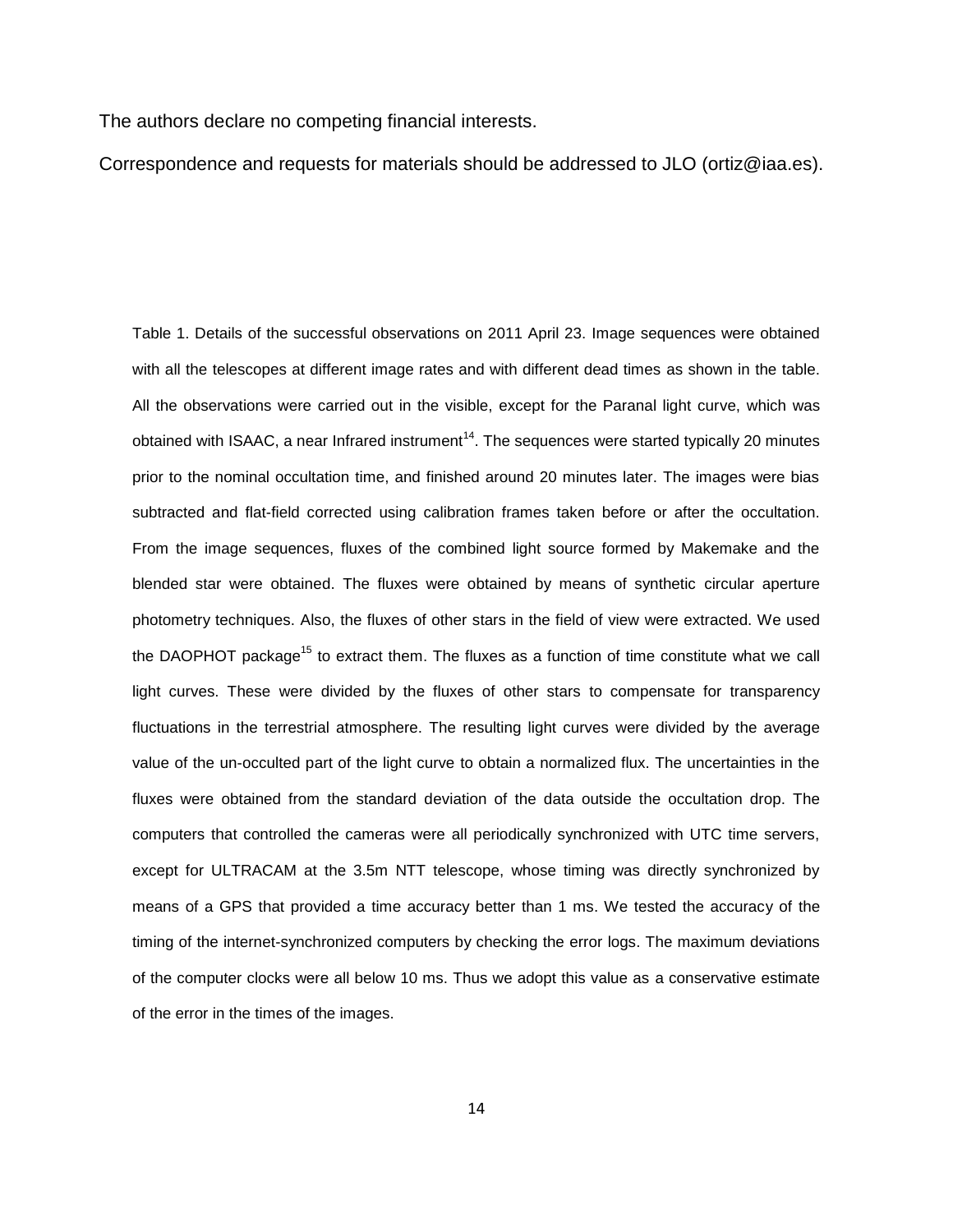| Site and<br><b>Telescope</b>                     | <b>Pixel</b><br>scale<br>$($ ") | Integrat<br>ion<br>time (s) | <b>Filter</b><br>name | Dead<br>time(s) | <b>Instrument</b><br>name/<br>detector | <b>Immersion time</b><br><b>UTC</b> | <b>Emersion time</b><br><b>UTC</b> | Longitude<br>Latitude<br>Height             |
|--------------------------------------------------|---------------------------------|-----------------------------|-----------------------|-----------------|----------------------------------------|-------------------------------------|------------------------------------|---------------------------------------------|
| La Silla,<br>3.5m NTT                            | 0.35                            | 0.272                       | $r^{\prime}$          | 0.0036          | <b>ULTRACAM</b><br>channel r'          | 1:35:44.59±0.07                     | 1:36:43.51±0.08                    | 289°15'58.5"E,<br>29°15'31.8"S,<br>2345.4 m |
| La Silla,<br>3.5m NTT                            | 0.35                            | 0.272                       | g'                    | 0.0036          | <b>ULTRACAM</b><br>channel g'          | 1:35:44.64±0.04                     | 1:36:43.66±0.07                    | 289°15'58.5"E,<br>29°15'31.8"S,<br>2345.4 m |
| La Silla,<br>0.6 <sub>m</sub><br><b>TRAPPIST</b> | 0.64                            | 5                           | Clear                 | 1.435           | FLI-<br>PL3041BB                       | $1:35:46.82\pm1.6$                  | $1:36:45.47\pm1.6$                 | 289°15'38.2"E,<br>29°15'16.6"S,<br>2317.7 m |
| Paranal, 8m<br><b>VLT</b>                        | 0.148                           | 1.521                       | J                     | 0               | <b>ISAAC</b>                           | 1:35:46.00±0.35                     | 1:36:49.60±0.35                    | 289°35'50.1"E,<br>24°37'30.3"S,<br>2635 m   |
| Armazones,<br>0.84m                              | 0.57                            | 10                          | Clear                 | 3.5             | SBIG-<br>STL6303E                      | $1:35:46.30\pm1.1$                  | 1:36:48.52±3                       | 289°48'13.6"E,<br>24°35'51.9"S,<br>2705.7 m |
| S. Pedro de<br>Atacama, 0.5<br>m Harlingten      | 1.61                            | 5                           | Clear                 | 1.048           | Apogee U42                             | 1:35:37.86±2.7                      | 1:36:43.56±3.1                     | 291°49'13.0"E,<br>22°57'12.2"S,<br>2305 m   |
| S. Pedro de<br>Atacama<br>0.4m ASH2              | 1.21                            | 15                          | Clear                 | 5.966           | SBIG-<br>STL11000                      | $1:35:38.66 \pm 4$                  | 1:36:41.16±2                       | 291°49'13.0"E,<br>22°57'12.2"S,<br>2305 m   |
| Pico Dos<br>Dias, 0.6m<br>Zeiss                  | 1.98                            | $\sqrt{5}$                  | Clear                 | 3.851           | SITe<br><b>SI003AB</b>                 | $1:33:57.27 \pm 1.6$                | 1:35:01.08±2.2                     | 314°25'02.5"E,<br>22°32'07.8"S,<br>1810 m   |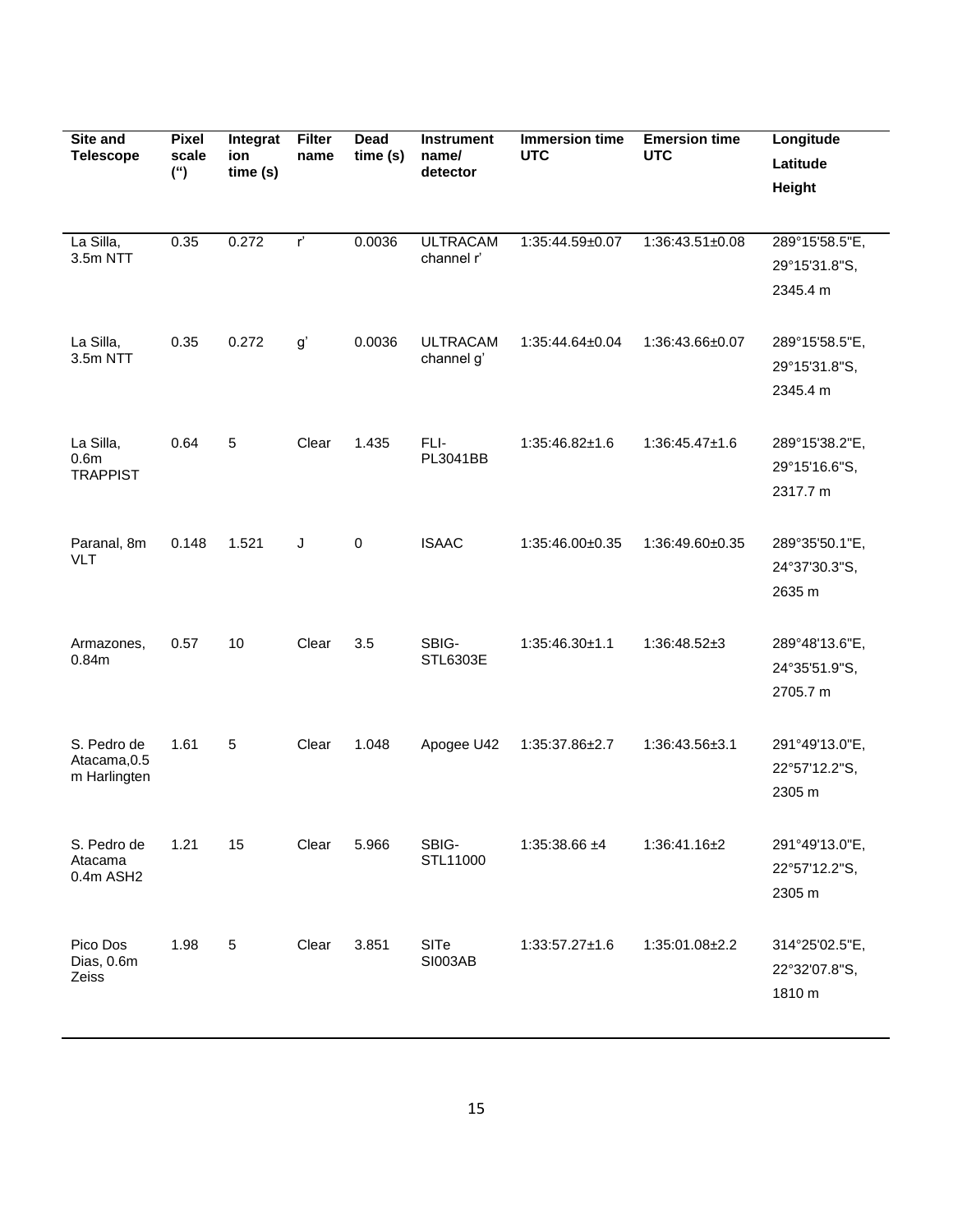Fig. 1. Light curves of the Makemake event observed from 7 telescopes on April  $23<sup>rd</sup>$  2011. Note that the brightness drop in the Pico dos Dias light curve happens earlier than the rest because the observatory is at a very different longitude on Earth than the rest (see map in Fig. S1 of the supplementary information). Also note that the Ultracam camera provided two channels of useful data (one in the red and the other in the green part of the spectrum). The light curves show the sum of the star and Makemake fluxes, arbitrarily normalized to unity outside the occultation. The R-band star magnitude is ~18.22 according to the NOMAD catalogue vs. ~17.2 for Makemake. Therefore, the expected brightness drop was around 0.35 in normalized flux, as observed. The error bars are 1σ. The NTT and VLT light curves are shown without error bars. The blue lines show square well models that fit the observations and from which the occultation chords of Fig. 2 are obtained. Possible features in the centre of the occultation light curves are analysed in the supplementary information.

Fig. 2. Occultation chords obtained at 5 different sites plotted in the projected plane of the sky. The *g* axis indicates the North-South direction in the projected plane of the sky and the *f* axis indicates the East-West direction. Units are milliarcseconds (mas). Note that the Paranal and Armazones chords almost overlap. The Paranal, Armazones, Pico dos Dias and S. Pedro chords sampled the central part of Makemake. The star disappearance takes place in the left part of the plot. The chord extremities can be fitted by two different models: a circle of diameter 38.28±0.22 mas (1 $\sigma$  level) equivalent to 1,430±9 km, with a reduced  $\chi^2$  of 1.032.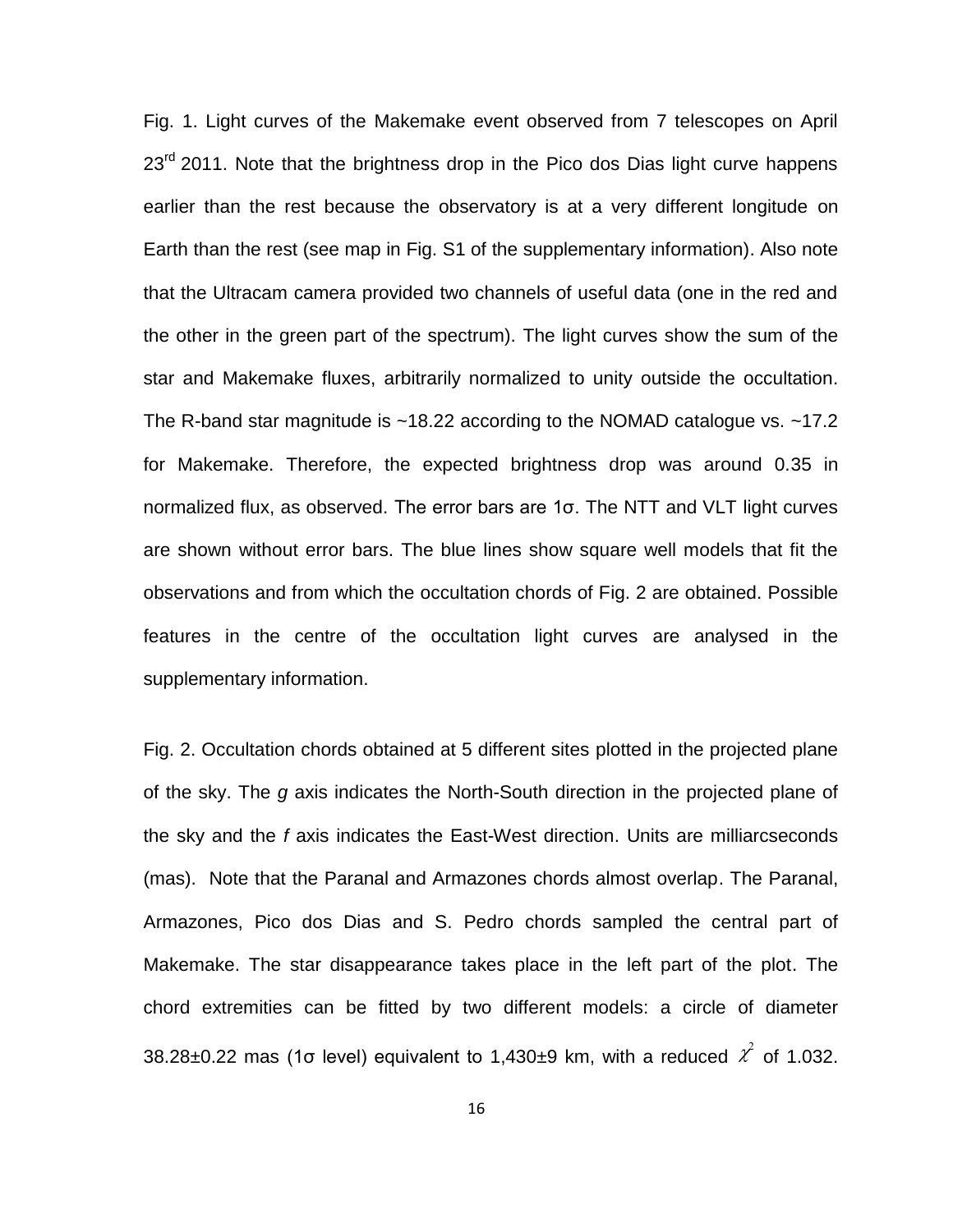The brown line is the fit to a circle. An ellipse model can also fit the limb of Makemake. The ellipse that fits the chords best is the black line. The fit corresponds to a minor axis of 1,428±17 km and an axial ratio of 1.15±0.17 with the long axis of the ellipse tilted by 9±24 degrees (1σ level) with respect to the local celestial north. The reduced  $\chi^2$  of the fit is 1.027. The dashed line shows the axes of the best fitting the two models. The distances of Makemake from the Earth and the Sun at the time ellipse. As discussed in the supplementary information, the best shape is between of the occultation were 51.5 AU and 52.21 AU respectively.

Fig. 3. Observed and synthetic lightcurves. A comparison of two  $CH_4$  pure atmosphere models with data (ingress and egress profiles) is made here. The data (colored points) are plotted versus the distance to Makemake's shadow centre assuming a circular limb for simplicity, while the bars are the radius intervals corresponding to each integration bin (green: NTT g' points, red: NTT r' points, blue: VLT J-band). For better reading, and contrarily to Fig.1, the fluxes have been normalized between zero (average value of the flux during the occultation) and unity (full stellar flux). The models correspond to a  $CH<sub>4</sub>$  atmosphere with a surface temperature of 30 K, a near-surface temperature gradient of 17 K  $km^{-1}$  followed by an isothermal profile with *T*=100 K for higher altitudes. Solid line: surface pressure of  $P_{surf}=8$  nbar, compatible with the data at 1 $\sigma$ . Dashed-dotted line: model with  $P_{surf}$  $=$  100 nbar (compatible with the data at 3 $\sigma$ ). See supplementary information for a full description of the models.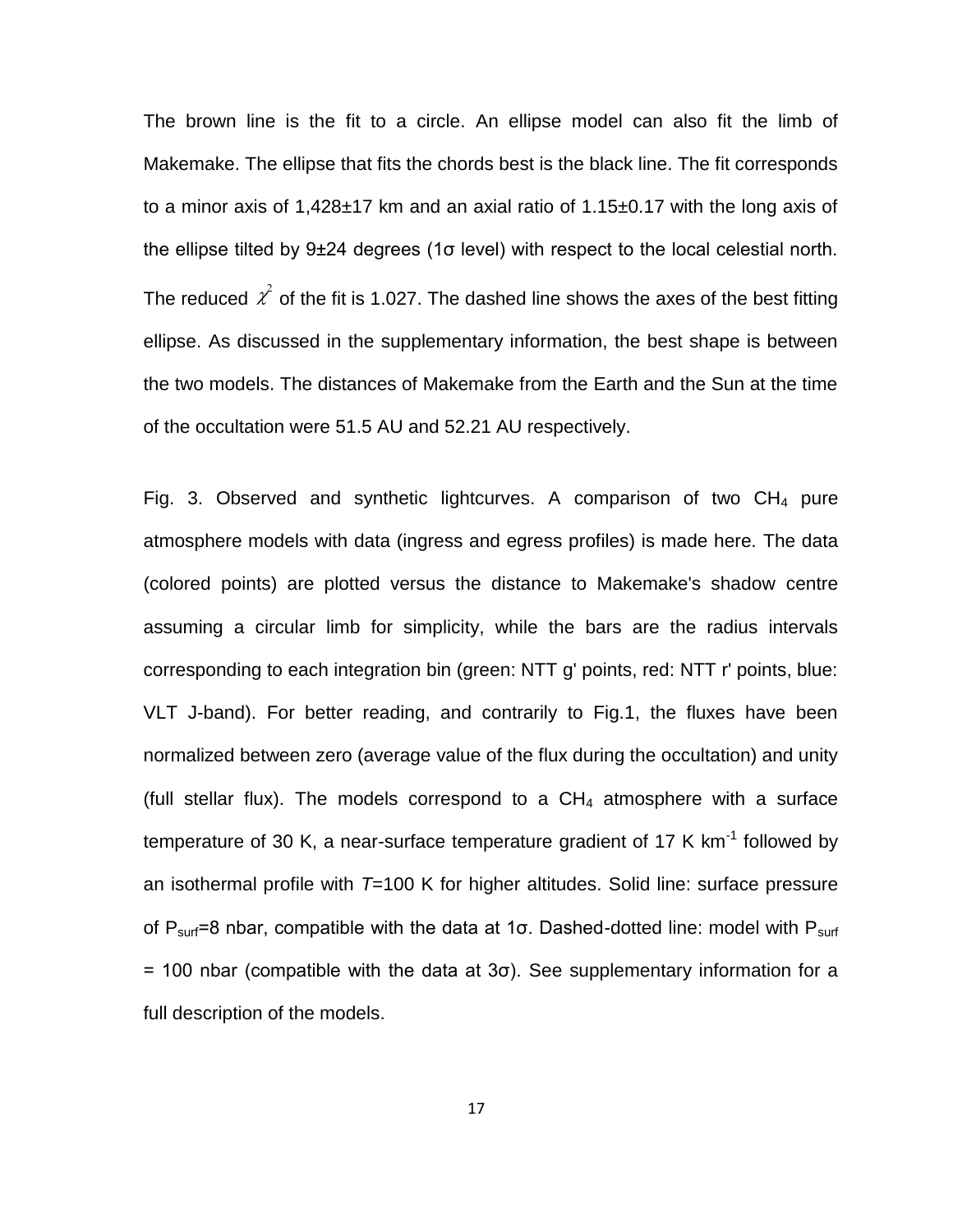



5520 5540 5560 5580 5600 5620 5640 5660 5680 5700 5720 5740 5760 5780 5800 5820 5840 5860 5880 Seconds since 0 UT (at middle of exposures)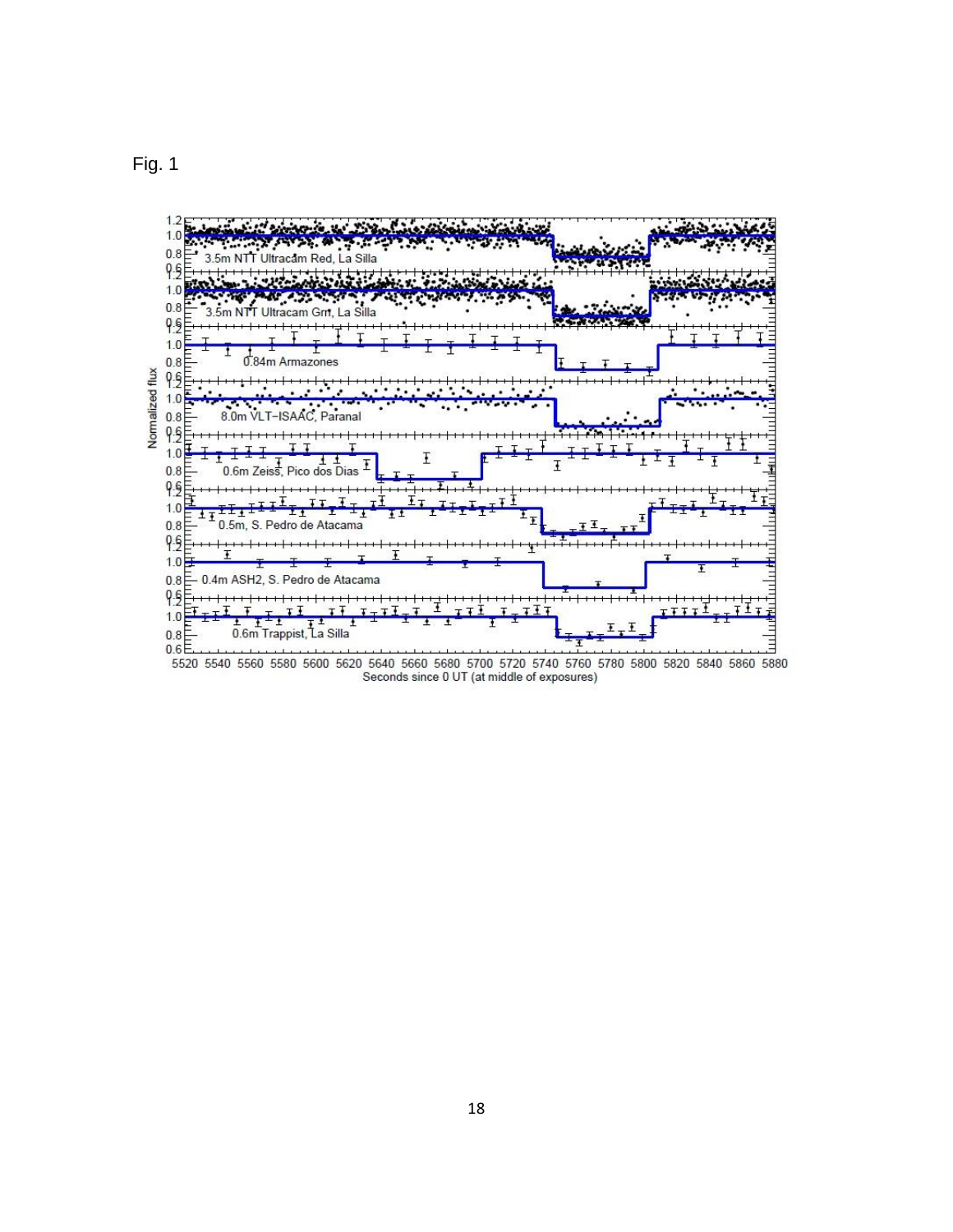Fig. 2.